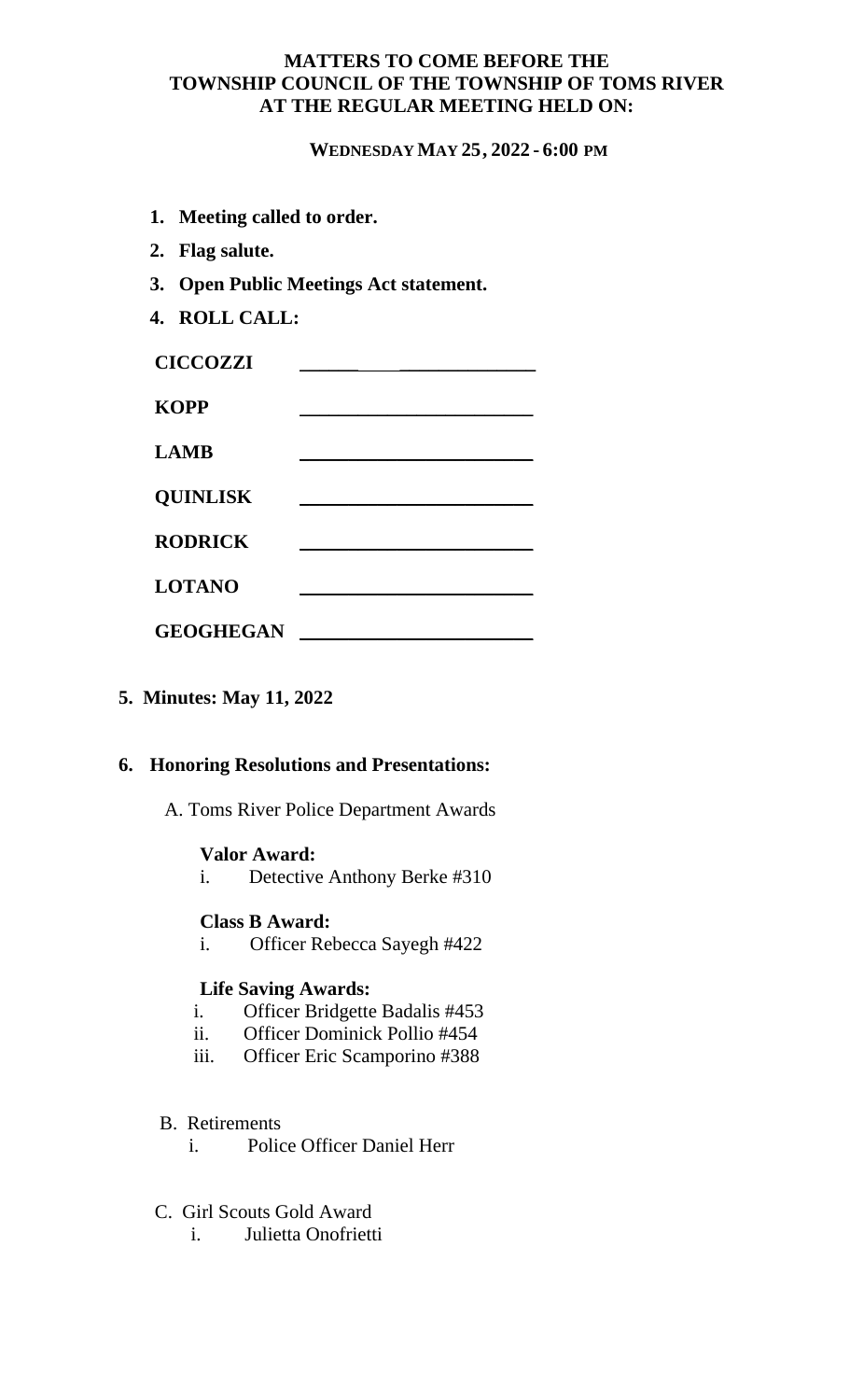**7**. **ORDINANCE** Of The Township Council Of The Township Of Toms River, Ocean County, New Jersey, Authorizing The Township To Adopt A Correctory Access Easement Agreement And Discharge Of Memorandum Of Escrow Agreement Between Ct-Ct07 Mazel LLC, Dt-Dt07 Mazel LLC And The Township Of Toms River, And Authorizing The Mayor To Execute And The Deputy Municipal Clerk To Attest To Said Agreement *Final*

**8. ORDINANCE** Of The Township Council, Township Of Toms River, Ocean County, New Jersey, Amending And Supplementing §391-36b The Township Code To Permit The Limited Operation Of Food Trucks On Washington Street *Final*

**9 ORDINANCE** Of The Township Council, Township Of Toms River, Ocean County, New Jersey, Amending And Supplementing §189-7a(4) Of The Township Code To Revise The Regulations Prohibiting The Issuance Of Permits For Dune Walkovers *Final*

### **First Readings**

**10. Ordinance** Of The Township Council Of The Township Of Toms River, Ocean County, New Jersey**,** Township Of Toms River, Ocean County, New Jersey, Repealing Chapter 473 (Vacant And Abandoned Properties) Of The Township Code And Establishing A New Chapter 473 (Property Registration Program) To Comply With P.L. 2021, C.244

**11. Ordinance** Of The Township Council Of The Township Of Toms River, Ocean County, New Jersey, Amending And Supplementing Section 477-70, Schedule Xii (Stop Intersections) Of Chapter 477 (Vehicles And Traffic) Of The Township Code To Establish Stop Sign Designations On Various Locations In The Township Of Toms River, NJ *First*

### **Resolutions**

**12.** 2022 Toms River Business Improvement District budget public hearing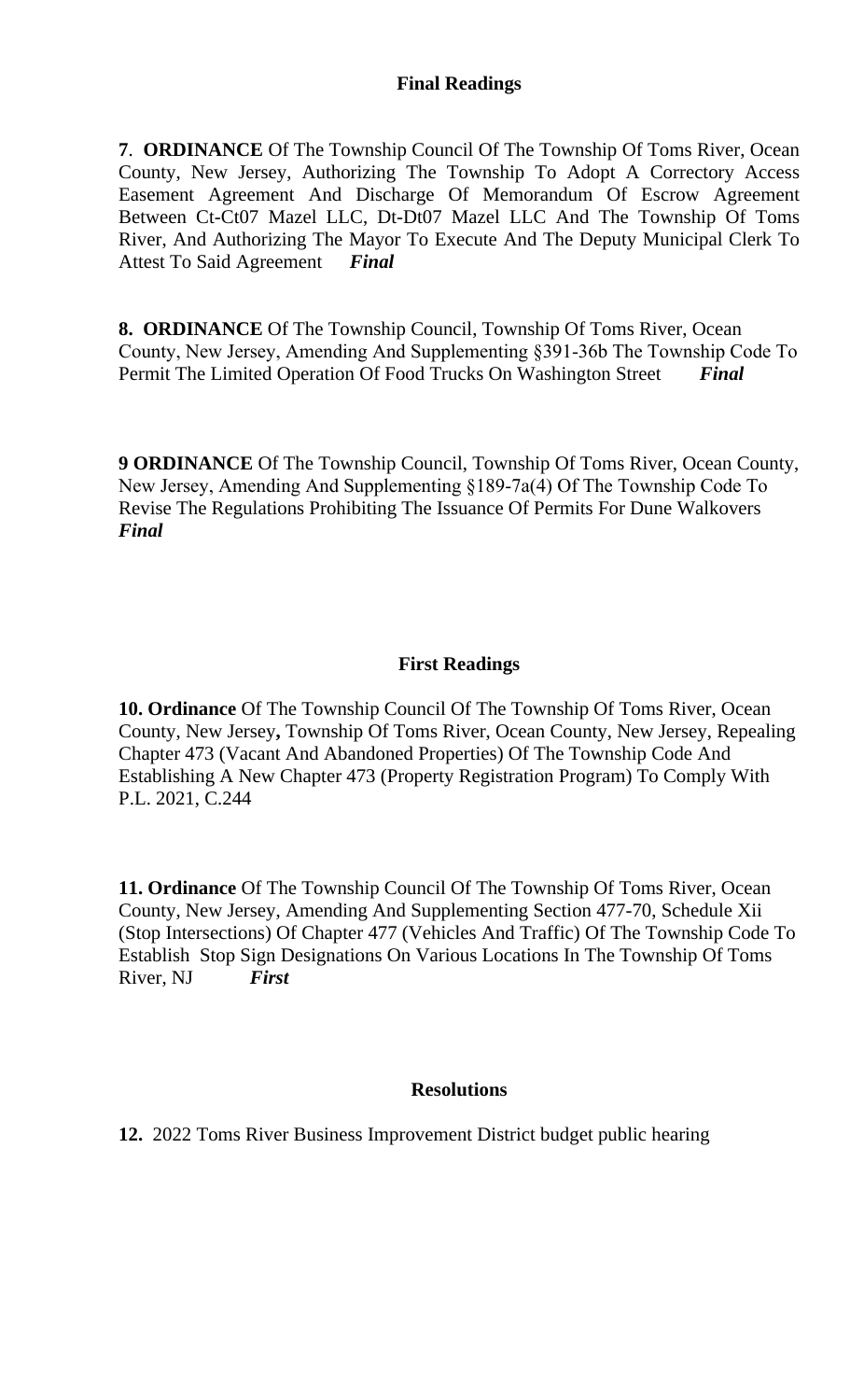### **CONSENT AGENDA**

*All matters listed under the heading "Consent Agenda" will be enacted by one motion in the form listed below. There will be no separate discussion of these items. If discussion is desired on any item, that will be considered separately.*

- A. **RESOLUTION** of The Township Council of The Township of Toms River, Ocean County, New Jersey For Duplicate And Cancellation of Tax Payments
- B. **RESOLUTION** of The Township Council of The Township of Toms River, Ocean County, New Jersey Certifying Entitlement Of A 100% Disabled Veterans Status For The Owner Of Block 681, Lot 128, Effective January 1, 2022 And Providing That Property Taxes For 2022, As Of The Effective Date, Be Cancelled And/Or Refunded
- C. **RESOLUTION** of The Township Council of The Township of Toms River, Ocean County, New Jersey Authorizing Place-To-Place Transfer of Club License Number 1507-031-032-003 Issued TO Toms River Yacht Club Located at 1464 Riviera Ave, Toms River, NJ 08753 (Expansion Purposes)
- D. **RESOLUTION** of The Township Council of The Township of Toms River, Ocean County, New Jersey Authorizing The Purchase Of An Inventory System For The Department Of Public Works From Autosist, LLC, In The Total Contract Amount Not To Exceed \$33,100.00
- E. **RESOLUTION** of The Township Council of The Township of Toms River, Ocean County, New Jersey Authorizing The Award Of Open-Ended Contracts For The Supply Of Work, Sport, And Lifeguard Clothing, Rebid And Negotiated Items, To Original Watermen And Keyport Army Navy
- F. **RESOLUTION** of The Township Council of The Township of Toms River, Ocean County, New Jersey Authorizing The Purchase Of Spillman Software Maintenance For The Department Of Police From Motorola Solutions, Inc., For A One (1) Year Agreement For Proprietary Software Maintenance In The Amount Not To Exceed \$150,045.32
- G. **RESOLUTION** of The Township Council of The Township of Toms River, Ocean County, New Jersey Authorizing A Professional Service Contract With Mark White, PH. D, PA, As Township Psychologist, Commencing May 26, 2022 Up To And Including December 31, 2022, And Authorizing The Mayor To Execute And The Deputy Municipal Clerk To Attest To An Agreement With Mark White, PH. D, PA
- H. **RESOLUTION** of The Township Council of The Township of Toms River, Ocean County, New Jersey Authorizing The Award Of A Contract To Jesco, Inc., For The Purchase Of John Deere Equipment For The Department Of Public Works, Using Educational Services Commission Of New Jersey Cooperative Pricing System, Contract No. 18/19-25, In The Total Maximum Amount Not To Exceed \$65,333.92
- I. **RESOLUTION** of The Township Council of The Township of Toms River, Ocean County, New Jersey Authorizing Award Of An Open-Ended Contract For The Manufacture, Printing And Mailing Services For Calendar Years 2022 And 2023 Tax Bills And Notices To Advanced Computer Concepts Inc. D/B/A TREC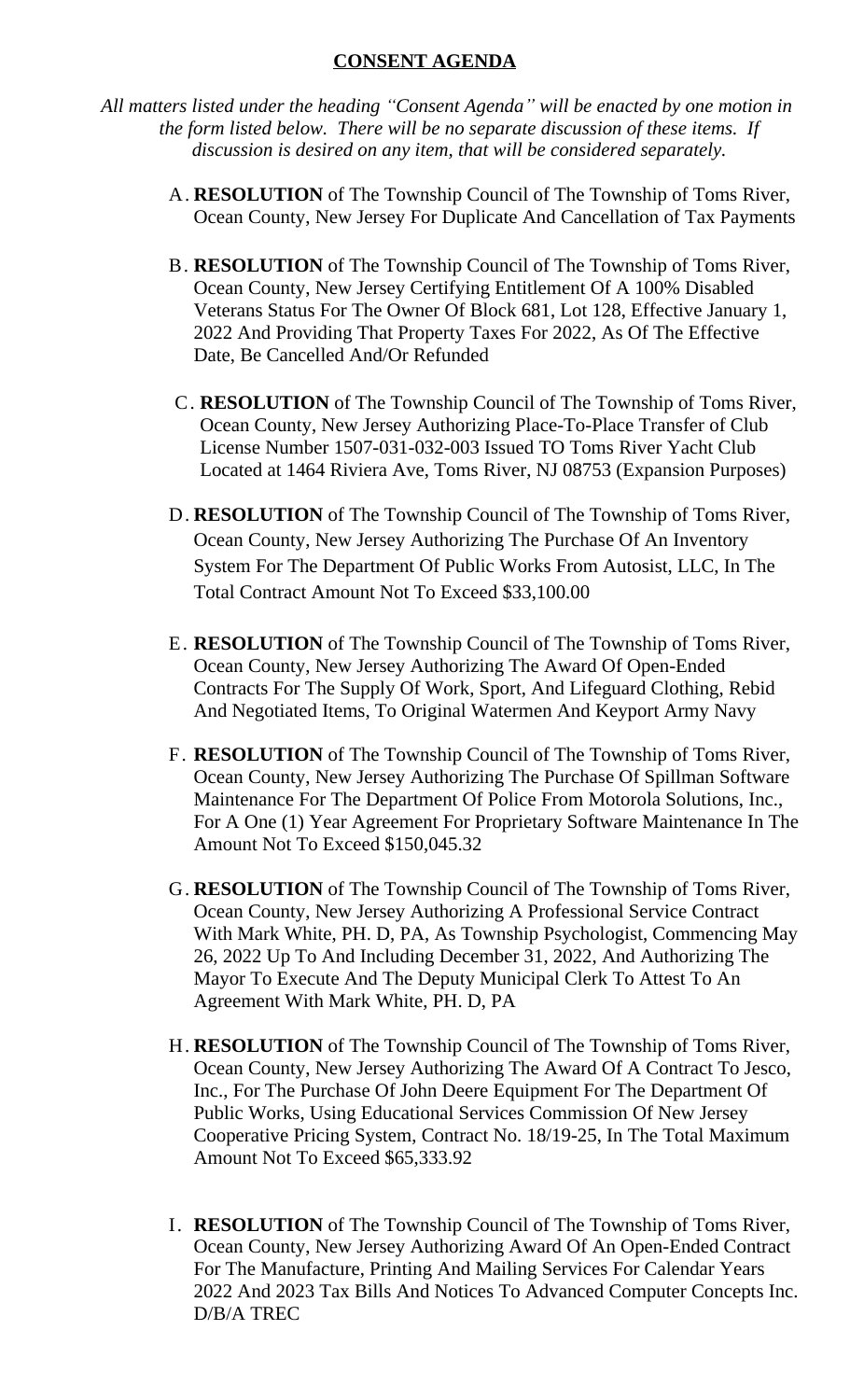- J. **RESOLUTION** of The Township Council of The Township of Toms River, Ocean County, New Jersey Township Of Toms River, Ocean County, New Jersey, Authorizing The Purchase Of One (1) Wheel Loader For The Department Of Public Works, From Jesco, Inc., Using Educational Services Commission Of New Jersey Cooperative Pricing System, Contract NO. 18/19-25, Including The Trade-In Of A 1992 John Deere 624 Loader, VIN #D2624 GD539 447 - \$15,000.00, In The Total Maximum Amount Not To Exceed \$224,390.84
- K. **RESOLUTION** of The Township Council of The Township of Toms River, Ocean County, New Jersey Authorizing Award Of Open-Ended Contracts For Uniforms And Specialty Items For School Crossing Guards, Bicycle Police, Dispatchers, Booking Officers, Motorcycle Police, Community Service Officers (CSO's), Town Hall Security And Animal Control Officers, Rebid Items To Various Vendors Who Meet All The Terms And Conditions Of The Bid Specifications
- L. **RESOLUTION** of The Township Council of The Township of Toms River, Ocean County, New Jersey Rejecting The Rebid Of Item no. 95 For The 2022 Supply Of Printed Flat Forms, Letterheads And Envelopes Revised Bid Received From Urner Barry And Concept Print, Which States The Lowest Bid Substantially Exceeds The Cost Estimates For The Goods Or Services, And Quotes Will Be Obtained Prior To Purchase
- M. **RESOLUTION** of The Township Council of The Township of Toms River, Ocean County, New Jersey Accepting Performance Guarantees For A Minor Subdivision Known As Block 831, Lot 14 And 15 (Anthony Avenue)
- N. **RESOLUTION** of The Township Council of The Township of Toms River, Ocean County, New Jersey Accepting Performance Guarantees For A Minor Subdivision Known As Block 825, Lots 31, 32 And 33 (Anthony Avenue)
- O. **RESOLUTION** of The Township Council of The Township of Toms River, Ocean County, New Jersey Accepting Performance Guarantees For A Minor Site Plan For A Trash Enclosure Known As Wawa, Block 920.08, Lot 100 (3485 Route 35)
- P. **RESOLUTION** of The Township Council of The Township of Toms River, Ocean County, New Jersey Accepting Maintenance Guarantees For A Major Site Plan Known As Block 578, Lot 3.01 And 3.03(1201 Hooper Avenue)
- Q. **RESOLUTION** of The Township Council of The Township of Toms River, Ocean County, New Jersey AUTHORIZING An Amendment To Resolution Dated March 23, 2021, Authorizing The Purchase Of Two (2) Replacement Freightliner Single Axle Dump Trucks For The Department Of Public Works, from Robert H. Hoover & Sons, inc., Utilizing Ocean County Cooperative Pricing System, Bid B2020-133, Due To Manufacturer's Price Increases For Increased Commodity And Supply Chain Costs, For An Additional Amount Of \$20,350.00, For An Amended Total Amount Of Contract Of \$348,138.74
- R. **RESOLUTION** of The Township Council of The Township of Toms River, Ocean County, New Jersey Changing Various Custodians Of Petty Cash Funds